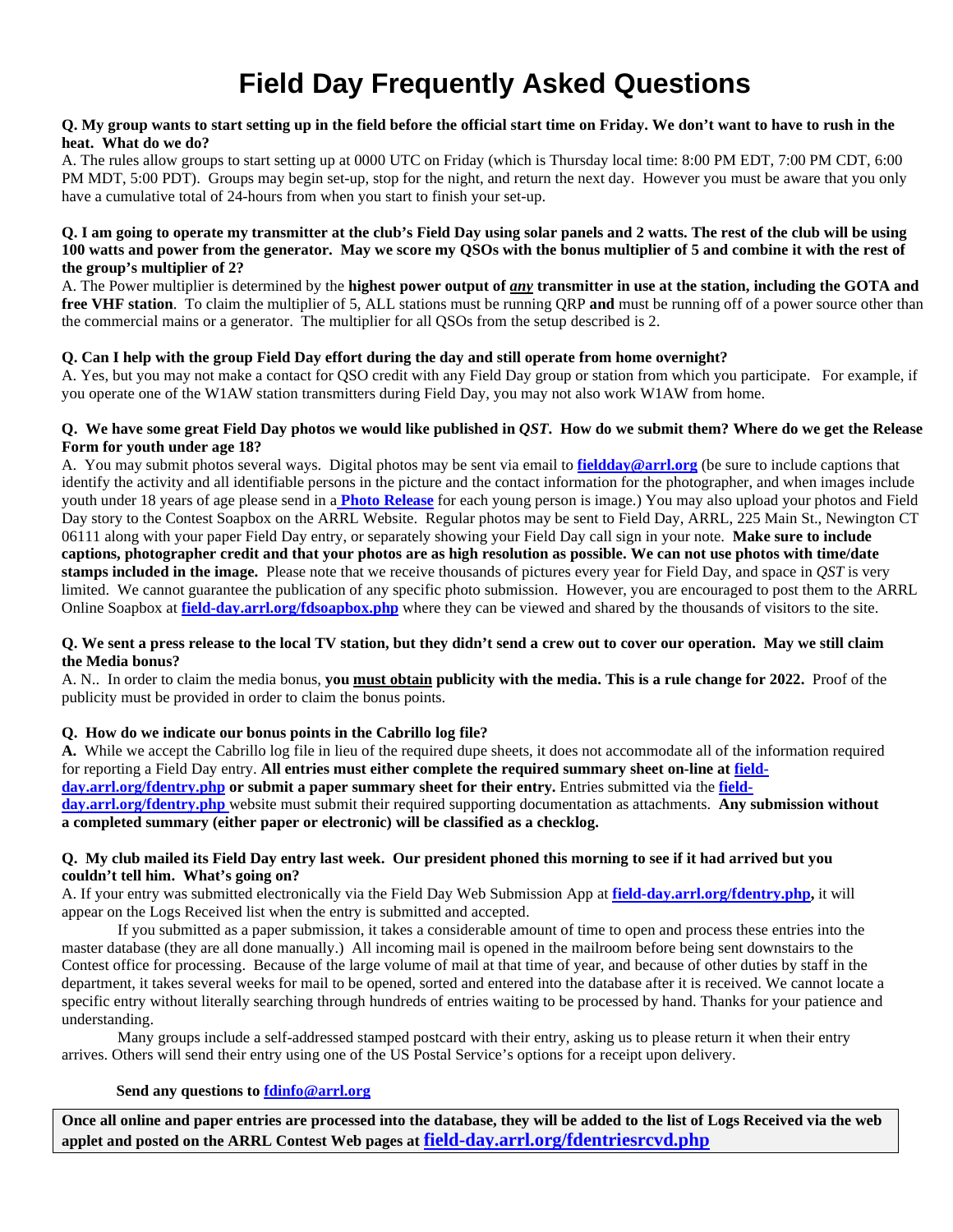## **Q. How do I determine my ARRL section?**

A. For most states, there is only one ARRL section that encompasses the entire state. Eight states (California, Washington, Texas, Florida, New Jersey, Pennsylvania, New York and Massachusetts – and the Canadian province of Ontario) have multiple ARRL sections. A list of the US sections is found monthly in *QST* and in this packet. It is also found on-line at **[www.arrl.org/contest](http://www.arrl.org/contest-sections-list)[sections-list](http://www.arrl.org/contest-sections-list)**

#### **Q. I will be driving on vacation during Field Day and going through several sections. What section do I give in my exchange? When I change sections, do I count as a new station and am I able to re-work people?**

A. Give the section in which you are currently located. You may work a station only once per band/mode, regardless if you change sections while mobile.

## **Q. I will be using battery power but running my station at 100 watts. What is my power multiplier?**

**Q. I will be running QRP using my emergency generator at home. What is my power multiplier?**

A. To claim the power multiplier of 5, you must be operating QRP (5 watts or less) **AND** running on a power source other than commercial mains or a motor-driven generator. **In both of these cases, the power multiplier is 2.**

## **Q. What equipment at our Field Day site must be operated off of the emergency power in order to claim the 100-point per transmitter bonus?**

A. You must operate all transmitting and receiving equipment from emergency power. If you use a computer for digital modes, and/or to control or operate the radio, it also must use emergency power. If the computer is used only for logging and is not keying the transmitter, it does not need to be emergency powered.

## **Q. I am going to be a home station using emergency power. What bonus points may I claim?**

A. All entry classes now are able to claim certain bonus points. Refer to Field Day Rule 7.3. for specifics.

## **Q. We will be running a generator to power our stations, but will be using commercial power for the lights, coffee pot, etc. What power source should we check?**

A. Only check the power source which is used to operate the transmitting/receiving equipment.

## **Q. My buddy and I will be going to the campground with our families for Field Day. Only he and I will be setting up the station and operating. Are we Class A or B?**

A. In this instance, the entry class is B.

## **Q. I will be camping with my family during Field Day. My three kids will help me set up the antennas and station, but they will be busy doing other things while I operate. Am I still Class B?**

A. Class B stations may only have *1 or 2 persons involved in its set-up and operation*. In this instance, the entry class is A.

## **Q. We don't have an area club, but we do have a small group of area hams (generally two or three of us get together for operating events). I have a large-deep property, and we will be setting up in my back yard. What Class would we be? Class A, Class B or ?**

A. Convenient access across one's backyard to their home station facilities is not in keeping with the spirit of Class A or Class B portable operations. Such convenient backyard operations on property of home stations remain either Class D (commercial power) or Class E (emergency power), even if home antenna structures are not used. If the station will be a 'good hike' away from a home station (eg, at the rear of a several acre lot, or perhaps operating from a farmers field down the road) - clearly away from home conveniences (away from home utilities, or home restrooms/bedrooms, or even eating facilities/refrigerator/kitchen) - then Class A (3 or more persons portable) or Class B (1 or 2 person portable) is appropriate.

## **Q. How do we sign forms that we send in via the web app at [field-day.arrl.org/fdentry.php?](http://field-day.arrl.org/fdentry.php)**

A. Electronic submissions are considered signed when submitted.

## **Q. What kind of "proofs of bonus points" do we need to send?**

A. It depends on which bonuses you claim. For emergency power, public location, public information table, satellite QSO, alternate power, and non-traditional modes, a signed statement from a club official attesting to the fact is sufficient. Copies of the message to the Section Manager, any messages sent or received, the W1AW message, and any copies of news stories that your local media actually runs must be included to claim those bonuses. The Safety Officer must sign a statement attesting that the checklist was completed. A statement stating the Social Media/s used will suffice for that bonus. Photos are also nice to have to share with ARRL and others in your social media. When submitting an electronic entry, documentation can be uploaded using the "Upload Documentation" link on the entry form. If an upload button does not appear next to the bonus point checkbox, no documentation is required for that particular bonus point- checking the box suffices as a "signed statement".